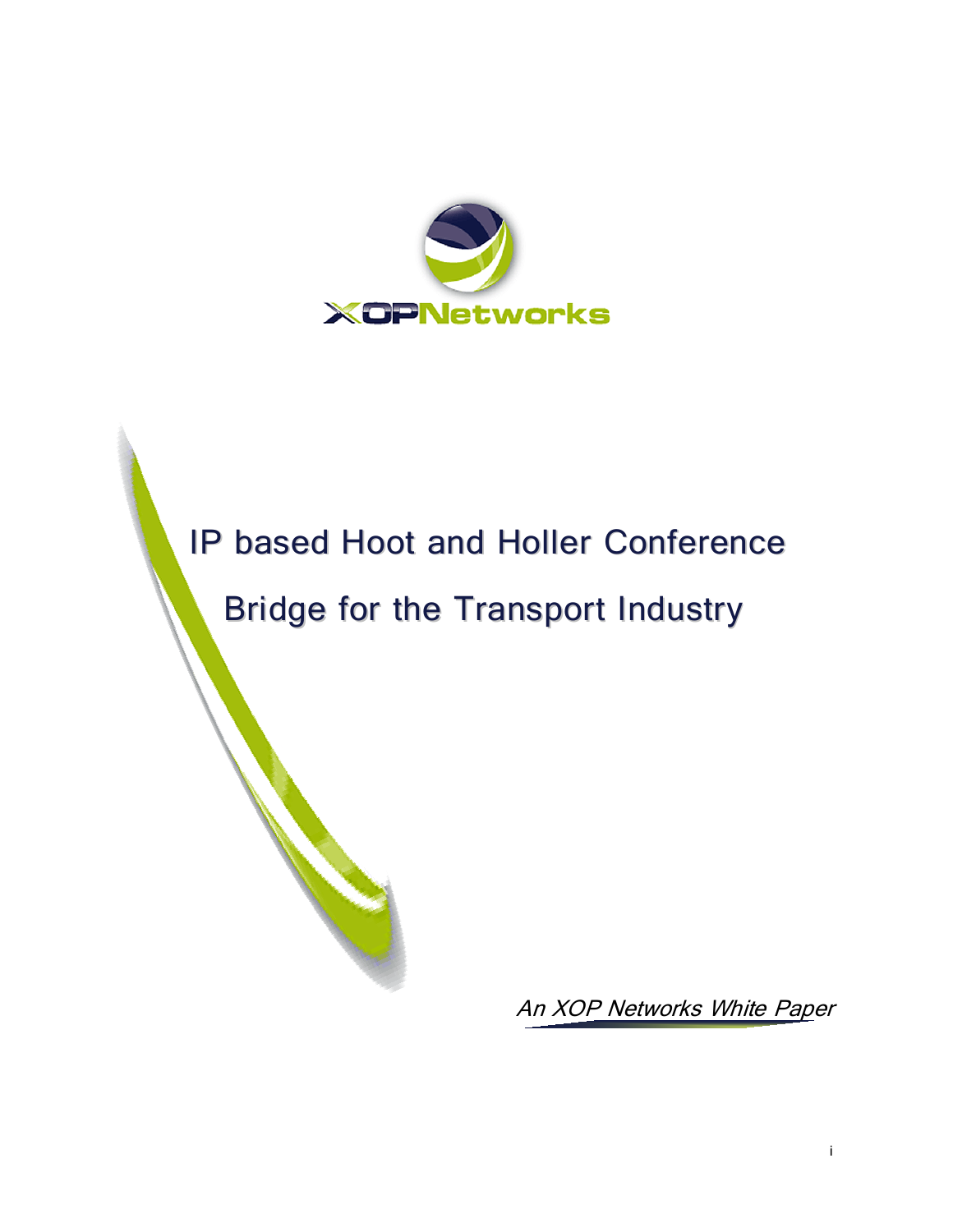### What's inside

| <b>EXECUTIVE SUMMARY 2</b>           |
|--------------------------------------|
| <b>LEGACY HOOT-N-HOLLER NETWORKS</b> |
|                                      |
| <b>IP BASED HOOT-N-HOLLER</b>        |
|                                      |
|                                      |
| <b>ABOUT XOP NETWORKS. INC 6</b>     |
|                                      |

### <span id="page-1-0"></span>EXECUTIVE SUMMARY

#### **Introduction**

This White Paper describes the application of XOP Networks' IP based Hoot and Holler Conference Bridge Network in the Transport Industry. The approach described is equally applicable to the Financial Markets (Wall Street/ Investment Banking), News Broadcasting organizations, and Federal/State/local Emergency Responders networks.

#### **Hoot-n-Holler Overview**

Hoot-n-Holler networks began as Junkyard service that provides an "always-on" multi-station conferencing service, that does not require users to dial into a bridge over the PSTN. It was also known as a Squawk-box, Holler-down circuit, or Shoutdown circuit. The service started on the east-coast of the USA, by junk-yard dealers more than 50 years ago. The dealers arranged their own private network by installing their own circuits (sometimes point-to-point 4 wire circuits from the telco) that connected to each station individually, and simply bridged station speakers and microphones on a multiparty conference.

As the early Hoot-n-Holler networks evolved, they developed into a highly specialized network, that was taken up by financial institutions, news agencies and Federal/State government agencies, etc., – in fact anywhere there was a need for "Critical Real Time" information. Instead of providing their own circuits, they relied on 2/4 wire leased line circuits from the telco, with often a centralized analog mixer/conference bridge or another Telco provided Conferencing service.

#### **Key advantages of the IP based Hoot-n-Holler network**

The new IP based solution provides significant cost savings (Capex savings vs Opex), with paybacks ranging from 6 months to as low as 2 months (actuals depend on size of network, Carrier costs, etc.). The quality of the voice service is also superior, especially when the IP traffic is routed over MPLS type networks with associated Grade of Service markers.

In addition, the network is easy to set-up/change or expand, and permits modern VoIP terminals that have been specifically designed for the Hoot-n-Holler operation, are extremely easy to operate, and are low cost when compared to the old analog counterparts.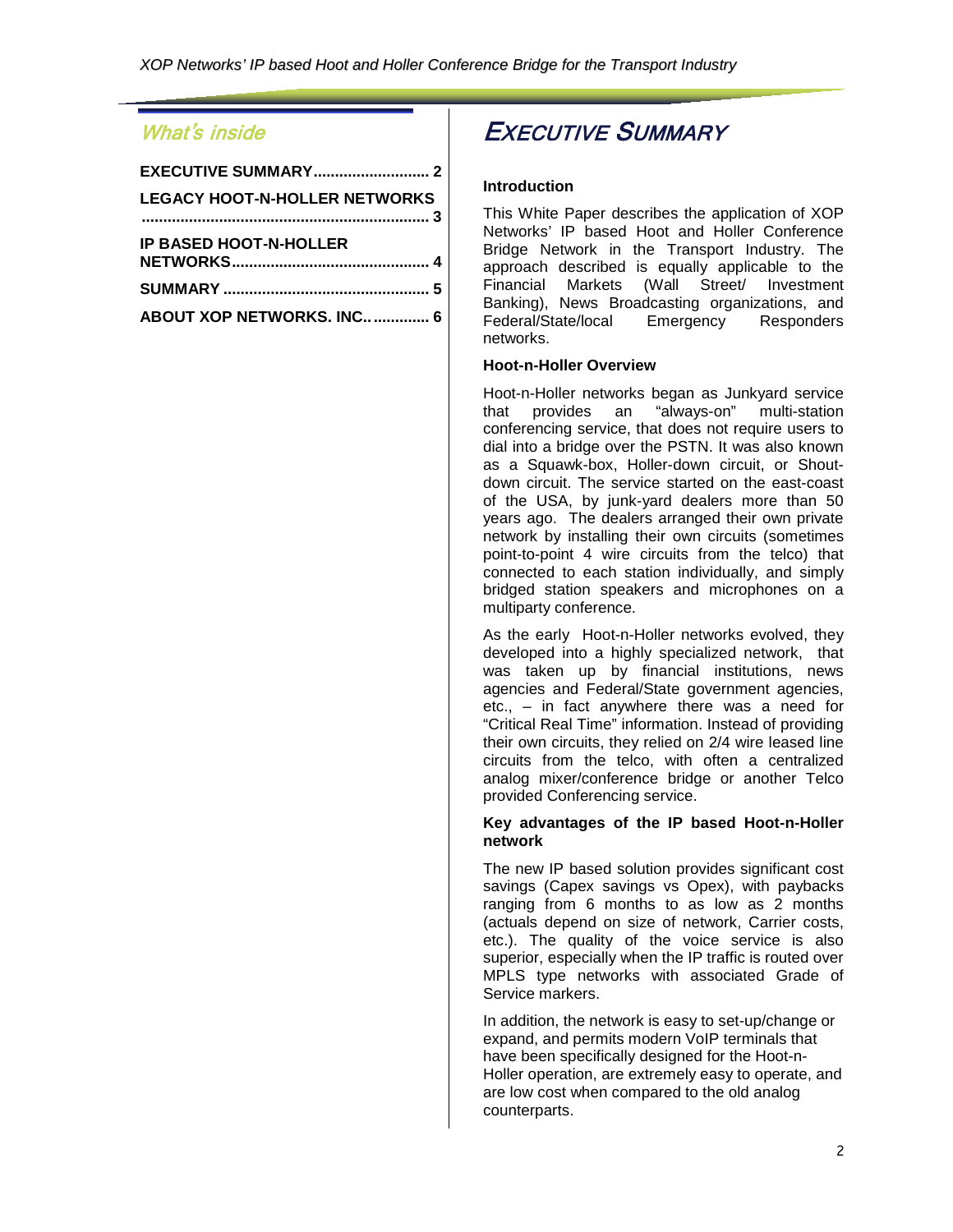### <span id="page-2-0"></span>LEGACY HOOT-N-HOLLER NETWORKS

Legacy Hoot-n-Holler networks are usually based on analog (an/or TDM) leased line networks and consist of three (3) major elements: 1) Station Equipment: A 4-wire termination to a station consisting of a Push-to-talk handset and a desk mounted loud speaker and/or a room PA type of speaker, 2) Dedicated, 4 wire analog network- typically provided by a Telco/Carrier that may also use TDM circuits for long haul connections, and 3) a centralized bridge that can effectively mix the audio, amplify the signal level and re-distribute to all end points. Figure 1 following illustrates a typical legacy hoot and holler network.



Figure 1: Traditional Analog/TDM based Hoot-n-Holler Network

In the traditional Hoot-n-Holler network the customer/end user pays the Telco/Carrier a monthly fee to transport the 4-wire connections. In large networks this monthly fee can approach \$2 – 3M per annum, and in addition the end-user has to pay for the" always-on" conferencing service which takes the total per annum charge to being \$3 - \$4M range.

The analog legacy network is difficult to effectively manage and maintain, and new stations may take as long as 8 weeks to provision, via the telco leased line network. In addition, the station equipment is expensive, poor in reliability/maintainability, and very limited in terms of choice of available vendors.

In short, the technology has not changed much in the last 50+ years and the older legacy technology fails to meet today's standards for reliability and cost effectiveness.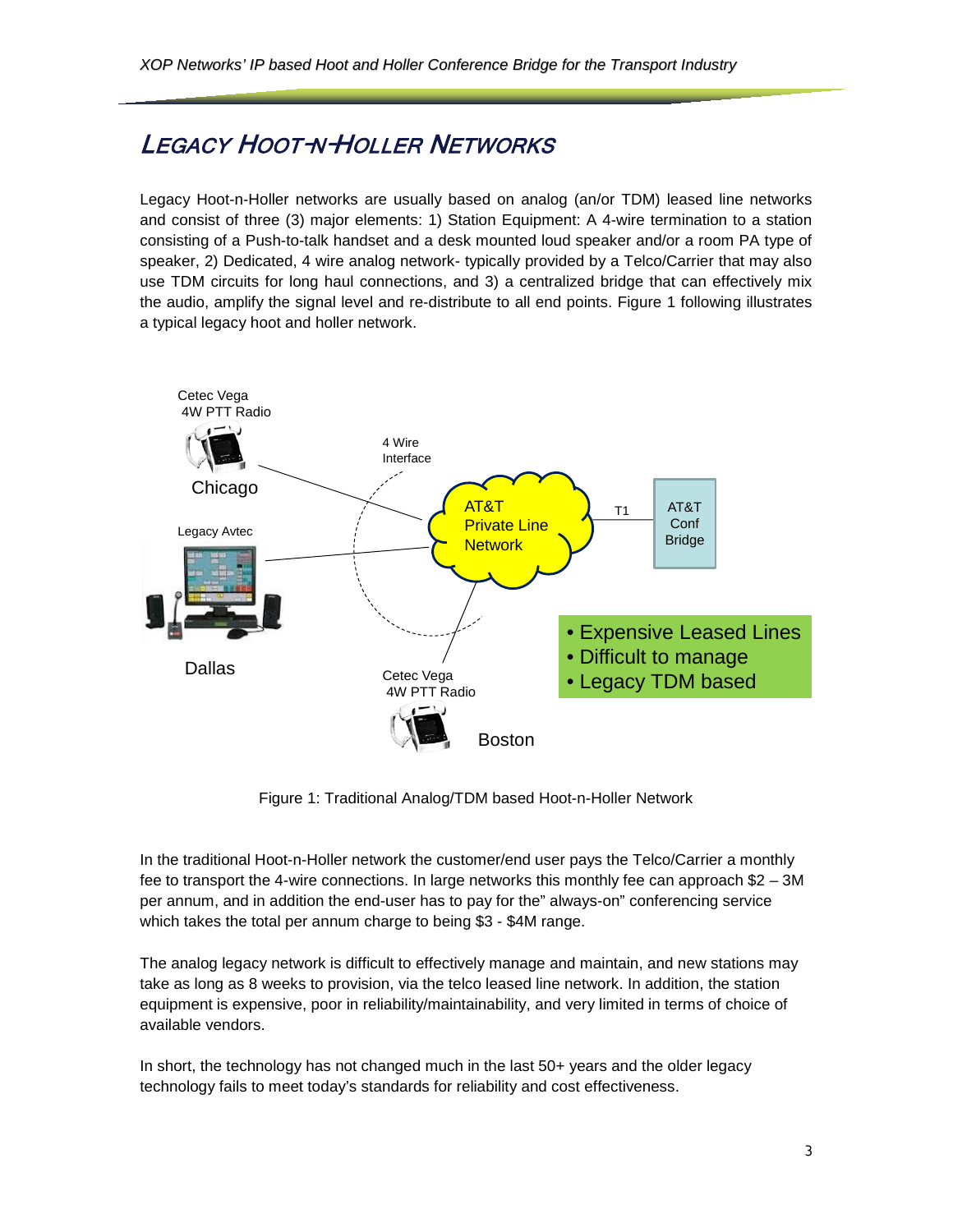### <span id="page-3-0"></span>IP BASED HOOT-N-HOLLER NETWORKS

In recent years, large corporations have been implementing their own private data networks. These networks typically touch all physical locations that are involved in hoot-n-holler conferencing as well. Hence, a more cost effective approach for implementing the hoot network is to convert the traditional 4 wire devices (PTT Radios, Phones, Squawk boxes etc.) into SIP end points with the help of media gateways and then connect the resulting voice paths to an IP based Hoot-n-Holler conference bridge over the data network. Figure 2 illustrates how such network can be implemented. In addition to the legacy terminals, native SIP based Hoot and Holler terminals (e.g., Avtec's Scout, Essential Tel's VS-xx series etc.) can be added as new locations are added to the network. Note that these newer devices allow for dual homing to two separate H-n-H bridges. This allows for the calls to operate with the surviving bridge in case of network or equipment issue with the primary bridge.



Figure 2: IP based Hoot-n-Holler Network

Key attributes of XOP Networks' IP based Hoot-n-Holler network solution are:

- Backwards compatible with old legacy 4-wire network no need to fork-lift old network just graceful evolution based on budget and expansion needs.
- Voice traffic is carried over a robust QoS controlled MPLS network that is already being paid for.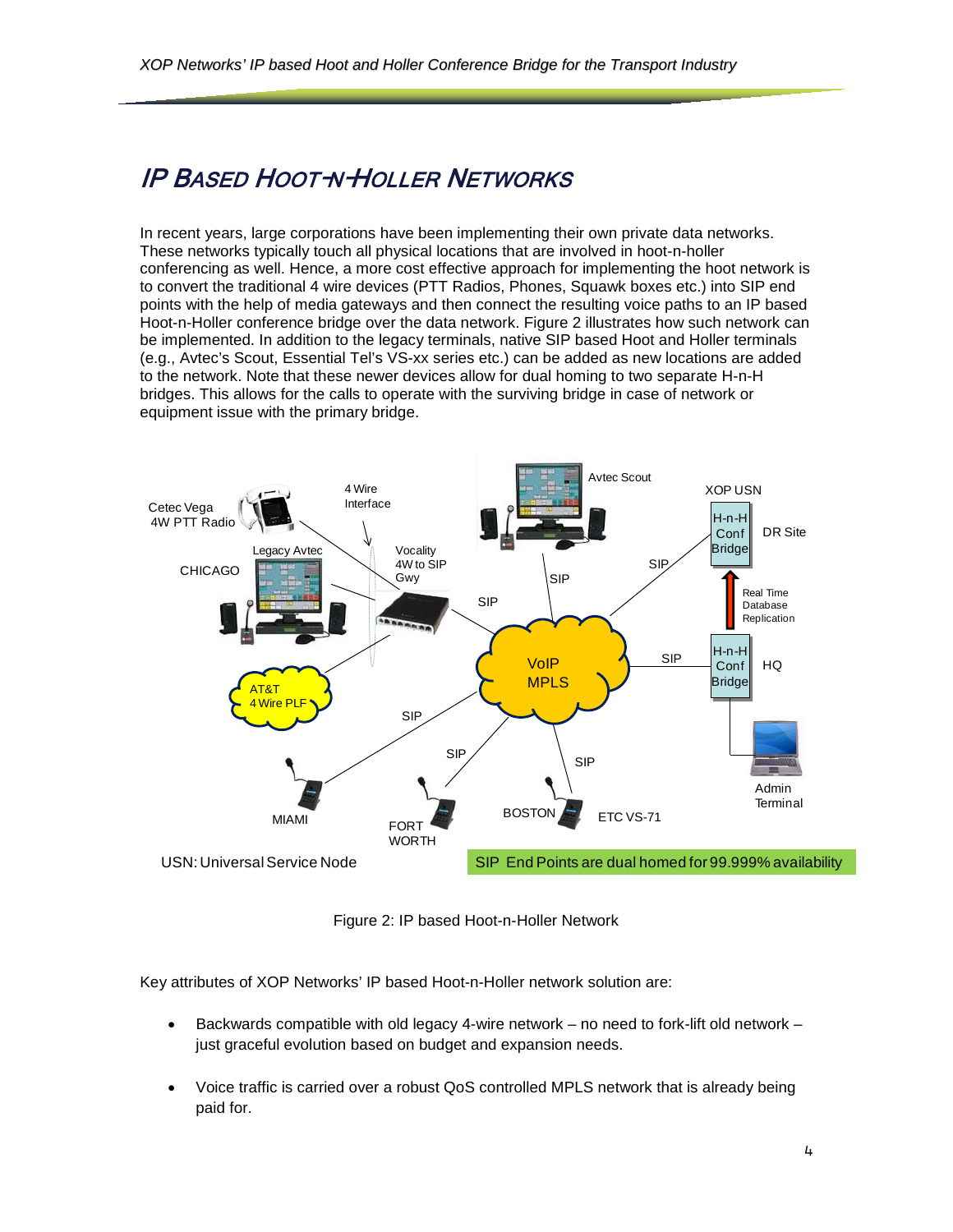- Being all packet based, bandwidth is used on the network only when actual voice packets are transmitted/ received. This can be especially important when last mile of the MPLS network is on a DSL network. Most modern equipment supports standard VoIP compression (G711, G726, G729 codecs etc.), and Quality of Service markers.
- Allows introduction of modern native SIP station terminals going forward, such as the Avtec's Scout and Essential Tel Corporation's VS-71, VS-74 devices.
- If enabled, in case of any network issues with the legacy leased lines, operators can dial into Hoot-and-Holler conferences from the public network.
- The XOP Networks' IP based Hoot and Holler bridges can be deployed as Active/Active or Hot/Standby pair in different physical locations, with real-time data base replication between them. This high availability configuration along with dual-homed SIP based end points lead to 99.999% availability.
- Offending stations can be quickly identified and simply taken off-line to trouble-shoot, without upsetting the entire network.
- Supports unlimited Hoot-n-Holler groups, for example 1) airport maintenance, 2) scheduling, 3) emergency handling etc.

### <span id="page-4-0"></span>SUMMARY

The benefits of using the IP based Hoot and Holler network are:

- Eliminate and or significantly reduce the need for expensive leased lines & always-on conferencing services.
- Improve hoot and holler network manageability.
- Reduce the time to troubleshoot a problem from hours to minutes.
- Pave way for adding native SIP based Hoot-n-Holler end devices going forward.

One of the largest airlines in the world recently deployed a pair of XOP Networks' IP based Hoot-n-Holler conference bridges. These conference bridges are deployed in Hot/Standby high availability configuration at two separate geographical locations thereby ensuring 99.999% availability. Thanks to this deployment the Airline now has a modern, robust IP based Hoot and Holler network that has paid for itself in less than 4 months, hence proving the validity of the business case.

The XOP Networks' Universal Service Node (USN) with the Hoot-n-Holler conferencing product is a robust Linux based platform that is designed to fulfill the 'always on' audio conferencing needs of large mission critical Hoot-n-Holler networks. It supports both legacy TDM and VoIP/SIP interfaces thus allowing customers to migrate their hoot-n-holler networks towards packet based networking at their own pace.